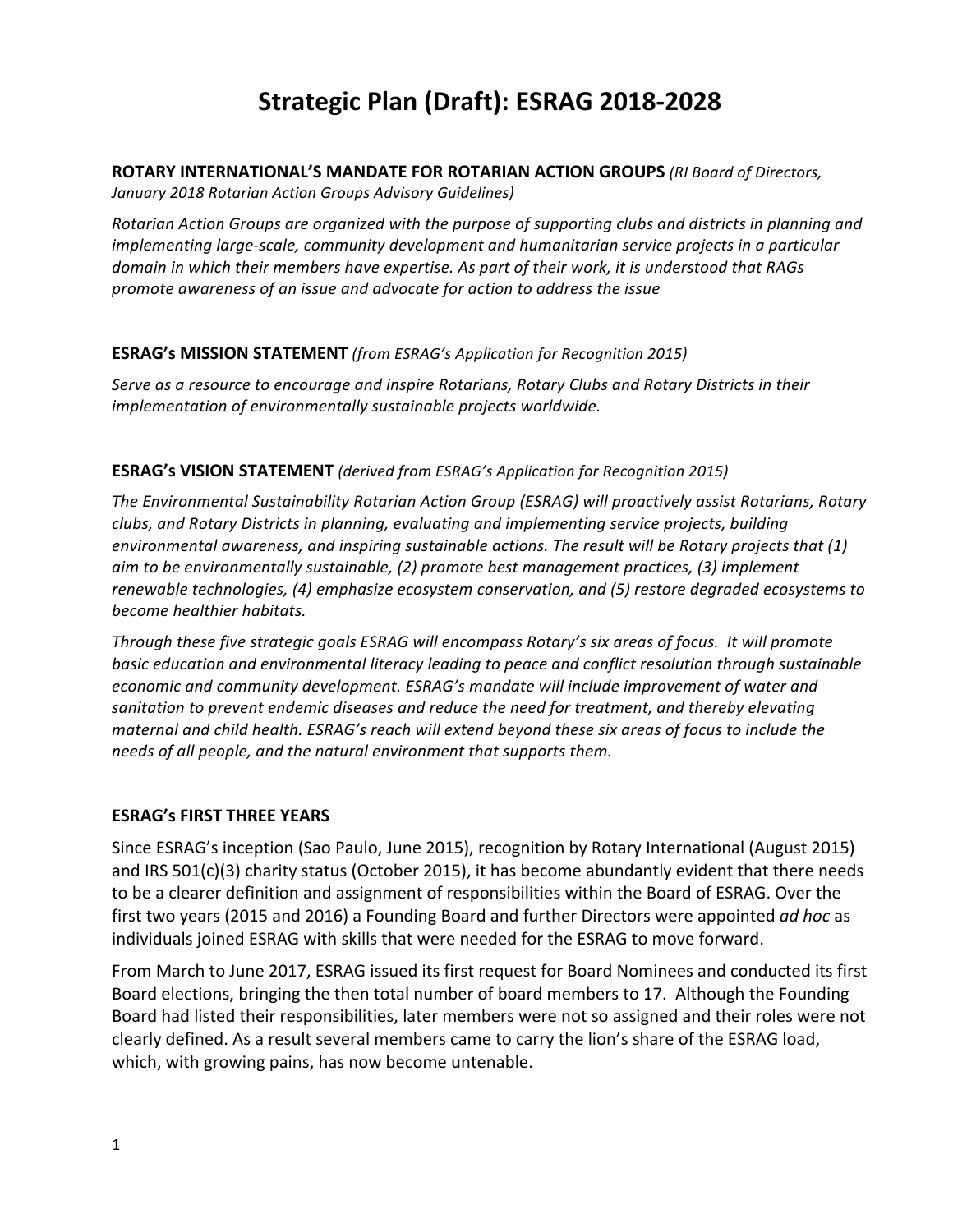Therefore, the first need to be addressed is the establishment of clearer definitions of the personnel of the Board, their roles and responsibilities. This will then also better inform the Board toward the future recruitment of Directors to this "working board".

#### **PROPOSED RE-ORGANIZATION OF THE BOARD**

#### **The Board and Executive**

ESRAG will be governed by a Board of up to 21 members, including an Executive of eight Officers (six Chairs and the Treasurer and Secretary). No Executive Officer shall occupy more than one office on the Executive. The Executive must commit to meeting at least bimonthly throughout the year, but more frequently if needed to complete its work. Each Board member must be able to commit to meeting bimonthly on the even months throughout the year. Meeting attendance and document collaboration and maintenance mostly occur on web-based platforms, thus familiarity with such systems and access to stable internet is necessary for effective functioning as a board member.

Because of the importance of attending meetings, Board members who are unable to attend three consecutive meetings could be asked to resign to ensure the board can operate more effectively and responsively. The goal of the Board is to have a one third rotation of members each year, therefore, seven annually completing three-year terms. Board members completing a three-year term may stand for re-election for a second three year term. Following that time they must step off the board for at least one calendar year before running for re-election. All positions of the Executive with the exception of the Immediate Past Chair are elected by the board for the year commencing one year later.



# **ESRAG Organization Chart (Accepted)**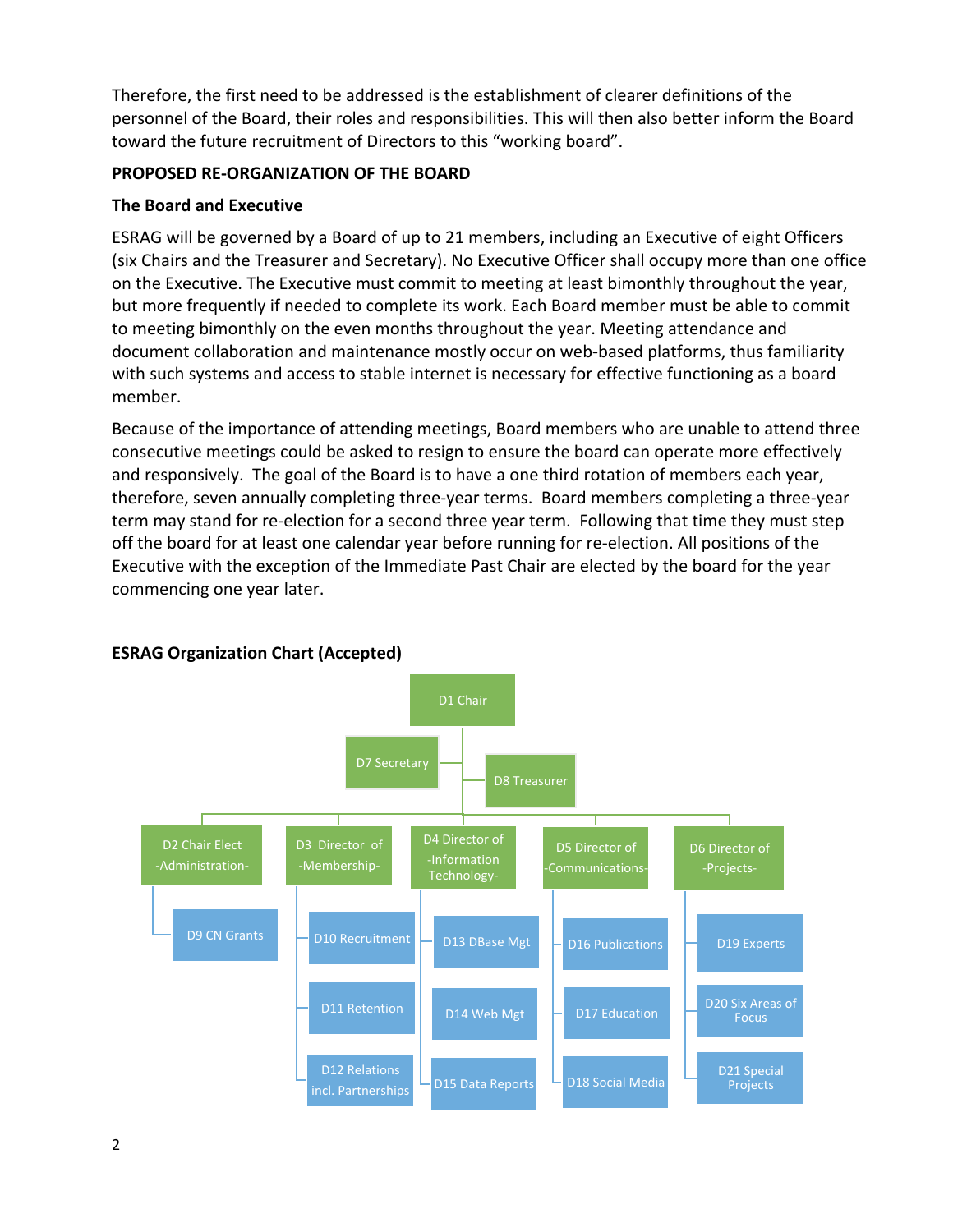ESRAG will have four Divisions, each with an Executive Officer (IPC or VC – Green tiles D3-D6) and three primary Directors (Blue tiles D10-D21) and three secondary Directors each year (hence Divisions), plus the Administration (Green tile D2) and Chair Nominee (Blue tile D9). The Divisions build upon the preceding Division from 1. Membership, 2. Information Technology, 3. Communication, and finally 4. Projects.

The significant changes from the previous Organizational Chart are the addition of two Vice Chairs to accommodate the four Divisions, and the assignment of Directors to Divisions.

# **ESRAG Board Member Responsibilities (refined and proposed)**

CHAIR: The Chair of ESRAG is a minimum three-year term commitment (one year for each as Chair Elect, Chair, and Immediate Past Chair) thus providing continuity. Ideally the Chair will have served as a Director before being nominated as Chair Elect, and then follow on from IPC for one year completing six years on the Board. The responsibilities of the Chair are to be the recognized official head of ESRAG to all RI, and deal with RI senior management, including the Office of the RI President. The Chair shall officiate at all board meetings (or delegate to another). The Chair shall be responsible for calling all meetings, their agendas, and the production and seeking approval of the official record of those meetings (Minutes) from the Board. The ESRAG Chair is ex-officio on all committees of ESRAG.

SECRETARY: The Secretary receives all correspondence and redirects said correspondence to the respective member of the Executive. The Secretary is responsible for distributing all notices of meetings, the Chair's board meeting Agendas and preparation and disbursement of the Minutes. These are to be distributed in a timely fashion so that members have at least one week to review all documents for their respective meetings.

TREASURER: The Treasurer shall prepare monthly statements of the accounts of ESRAG as of the last day of the month. The Treasurer will convene a finance committee of at least one other member of the Executive and one from the Board, to prepare the Annual budget to be presented by the April Executive Meeting and to the General Board Meeting in May. The Treasurer expects that each VC shall prepare and present their Division's budgets by March 30. The Treasurer shall retain an "audit team" with one CPA to report to the board at the September General Board meeting (RI COP Audit requirement). The prepared IRS 990 shall be presented to the Executive Board meeting in October for approval, and then filing in November. The Treasurer has signing authority on all check and credit/debit cards, countersigned for amounts greater than \$1000 by the Chair. The Treasure should as part of their duties seek to encourage succession from within their Finance Team

CHAIR ELECT: The Chair-Elect will serve one year as CE. The CE will carry out the responsibilities of the original Executive Director (an Executive position being phased out at June 30, 2018). These responsibilities include arrangements for participation in RI conventions, conferences, breakout sessions, symposia and official ESRAG forums and workshops. The CE also manages the Constitution and Bylaws, and any IRS reporting. The CE will Chair the Nominating Committee for both Director elections before the AGM, and for the Executive elections at the AGM. The CE is also responsible for collating the suggested amendments to the Strategic Plan brought forward by the Division Chairs (IPC and 3 VCs) and Administration Chair (CE) in March. The CE will have the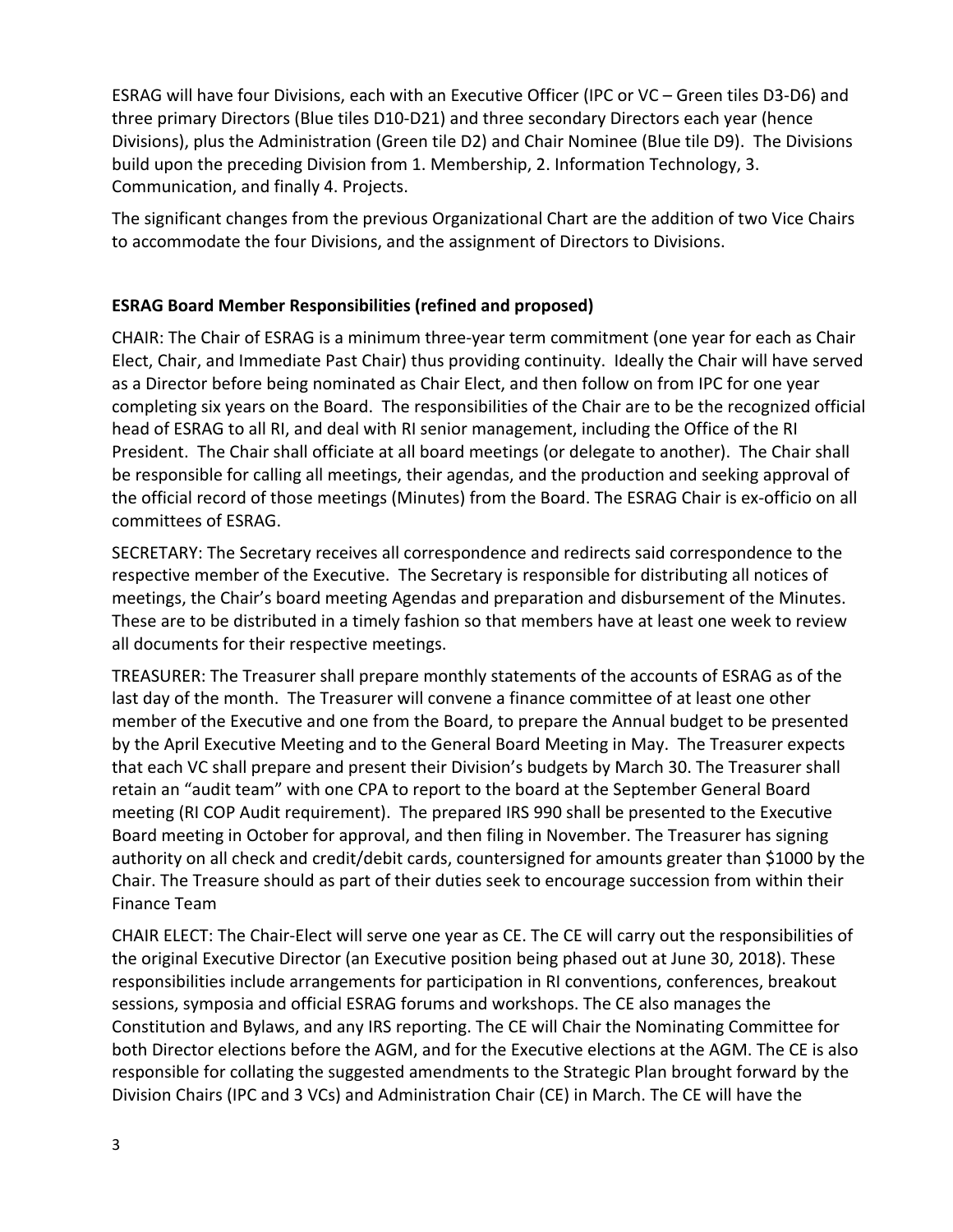Director support of the Chair Elect Nominee, determined by election a year prior to becoming the Chair Elect.

IMMEDIATE PAST CHAIR: The Immediate Past Chair will serve one year as IPC. The IPC will have three Directors in his/her Division. The IPC will mentor one or several members of their three directors to fill the role of VC. The responsibilities of the IPC are to wrap up the goals of their year as Chair and provide an official report to the AGM. The IPC is responsible for the involvement in RI Convention occurring in their year as IPC, with the support of the CE. The IPC is responsible for receiving and promptly acting upon all correspondence delivered to the Division from the Secretary. The IPC will produce an annual update to the Strategic Plan for their Division by March 30, including an annual budget for their intended programs from the following June.

VICE CHAIRS: The Vice Chairs serve a maximum three year term in the Executive as VC. A VC will have three Directors in their Division. Each VC will mentor one or several members of their three Directors to fill the role of VC when they retire or are replaced. They are responsible for receiving and promptly acting upon all correspondence delivered to their Division from the Secretary. They have autonomy over their Division and are responsible for meeting the annual goals for their Division. VCs will produce an annual update to the strategic plan by March 30 each year, including an annual budget for their intended programs from the following June.

DIRECTORS: Directors are responsible for meeting with the Chairs of the four Divisions to complete the complement of three primary Directors (action leads) per Division. Directors are encouraged to participate in a second Division (members), different from the two other directors in their Division. To complete the diversity of Divisions, Directors may be assigned roles by the CE with the assistance of the Chairs. The Chairs are expected to mentor several Directors to lead their Division, once they leave office.

# **ESRAG Administration and Divisions**

ADMNISTRATION: Headed by the Chair-Elect with the committee of other Chairs of the Executive (Immediate Past Chair and three Vice Chairs, and Treasurer and Secretary) and a Director (Chair Elect Nominee), Administration is responsible for the oversight of ESRAG's master plan and strategic direction, and the cohesive working of the Board.

DIVISIONS: Chairs of four Divisions shall be four different members of the Executive. Divisions chairs, have three primary Directors (project team leads) and three secondary Directors (members), therefore, a complement of each is seven members per Division.

The logic behind having four Divisions is that the Membership is our customer base, our consumers, our market. Our market research is stored in our Information Technology database; this database informs ESRAG on the demand, or market supply needs. These needs are communicated to the membership as education through various formats, newsletters, website, social media, etc. Communication educates ESRAG on what needs to be produced, therefore, our ESRAG projects for our market, RI, ESRAG membership, and more. All four Divisions are naturally interconnected and none is intentionally stove-piped.

1. *Division-Membership* – has a VC or IPC plus three primary Directors and three secondary Directors. The responsibilities of the VC of Membership are to manage the growth, satisfaction and retention of the members, knowing that the success and financial stability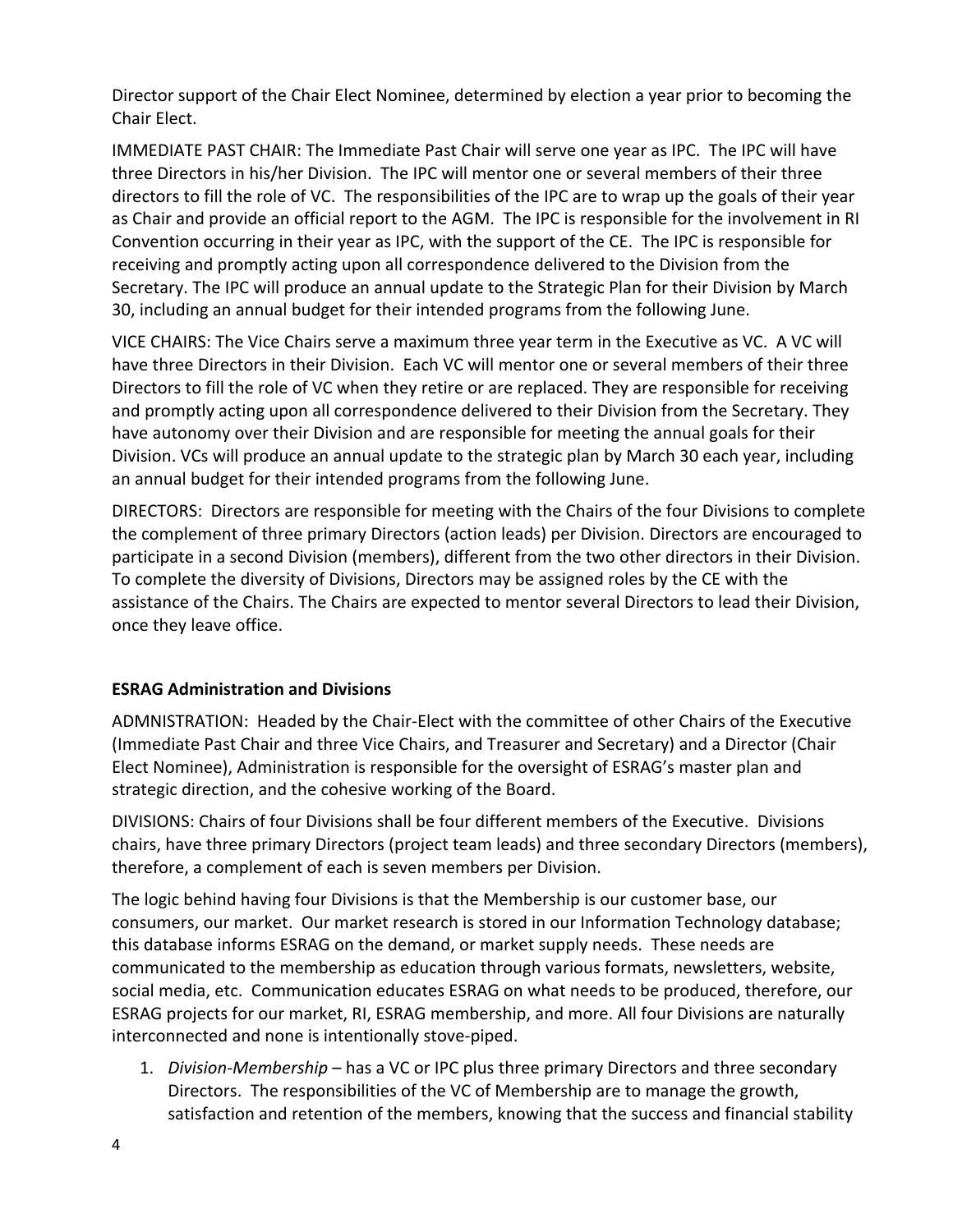of ESRAG depends on the income primarily generated through membership dues, and to a lesser extent donations, volunteerism and partnerships. Primary directors are team leads for Recruitment, Retention and Partnerships/Collaborations.

- 2. *Division-Information Technology* has a VC or IPC plus three primary Directors and three secondary Directors. The responsibilities of IT are to manage all ESRAG data in a relational database so that it can be interrogated at any time by members of the board when looking for information about ESRAG. The VC for IT is responsible for ensuring that all data have the highest level of security above the highest national standards (currently GPDR). Access to personal data will always be restricted. IT is also responsible for website platform development, providing the seamless interface between data collection, and online queries and reports. IT is responsible for archiving all ESRAG documents in the ESRAG cloud storage. Primary directors are team leads for data management, web design and connectivity, and problem solving enquiries. IT will manage the Google Drive, Dropbox, and any other cloud storage, including ESRAG email addresses, etc.
- 3. *Division-Communications* has a VC or IPC plus three primary Directors and three secondary Directors. The responsibilities of Communications are to manage all ESRAG publications, including Newsletters, Member updates, special communications from the Chair or Division VCs etc. The ultimate editorial authority and responsibility for content rests with the VC for Communications, following general guidance from the Executive when materials do not directly or completely reflect those of ESRAG. Communications is responsible for the production and disbursement of all Educational materials from ESRAG, including all convention materials: brochures, banners, slide shows, online education tools etc. It is also responsible for the content of all webpages and all social media. The three Primary Directors are team leads for Education, Publications and Social Media.
- 4. *Division-Projects* has a VC or IPC plus three primary Directors and three secondary Directors. The current responsibilities of Projects that have been identified are to work with RI in coordinating access to the Cadre of Experts, development of the Sustainability language for "Future Vision" Global and District grant applications, the develop and associations of Environmental Sustainability with the six Rotary Areas of Focus, and continuing follow-up with special projects, such as RIP Riseley's Tree Planting, and tracking Rotary's carbon footprint. Projects have oversight for all internal and any affiliated cosponsored projects conducted by ESRAG. Primary directors are team leads for Cadre of Expert and Sustainability at RI, the Six Areas of Focus, and Special projects, such as ongoing monitoring of Rotary's tree-planting challenge. Position papers will be developed on Environmental Sustainability issues in preparation for submission to the Council on Resolutions process.

Appendix -Spreadsheet 1. the work of each Division, and Administration; Spreadsheet 2. the responsibilities of the Board

# **LONG-TERM (10 YEAR) GOALS**